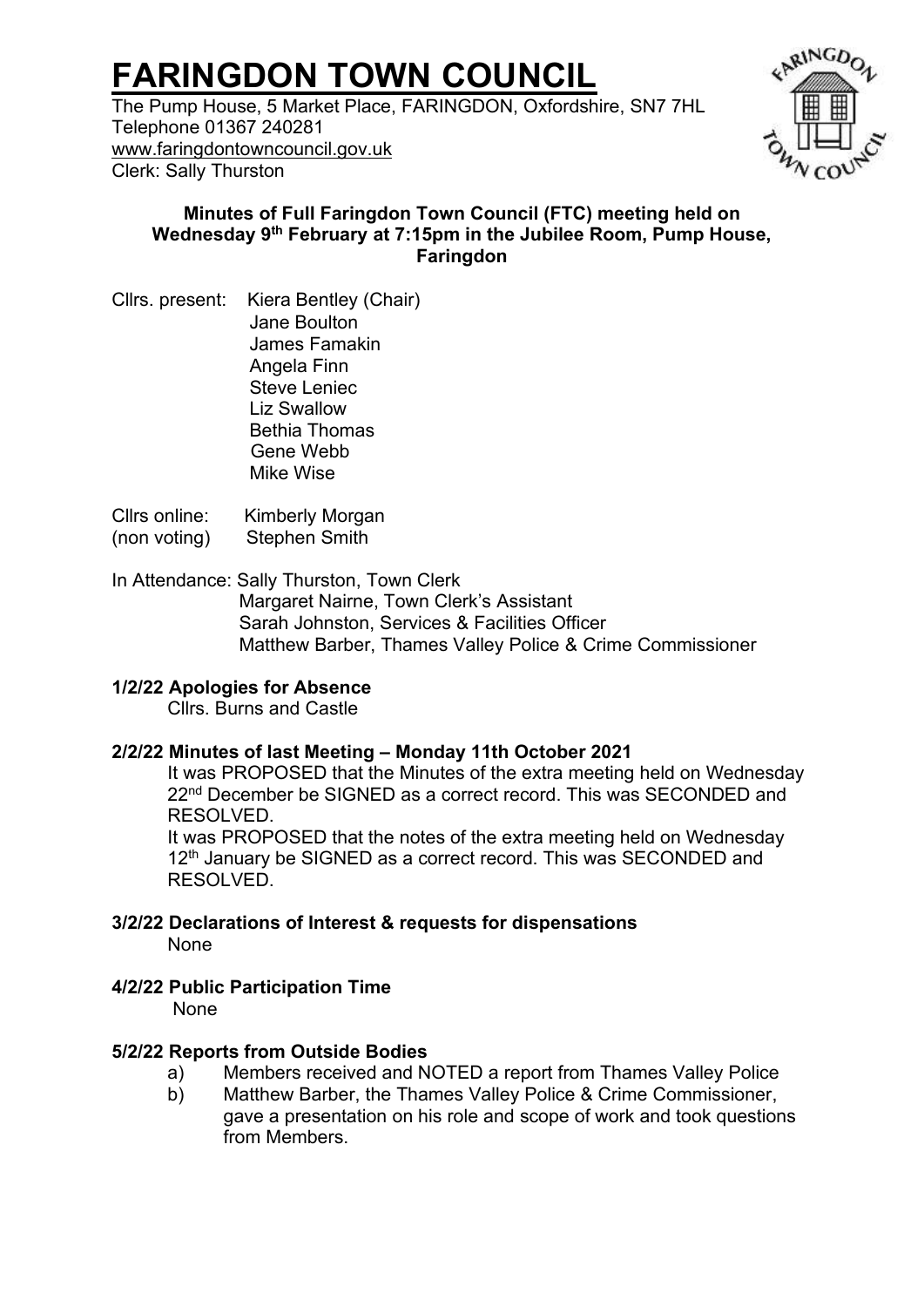## **6/2/22 County Councillor's Report**

Members NOTED a report from County Cllr. Thomas. Cllr Thomas responded to question on the problem with drainage on the field called Humpty Hill that she aims to get representatives from OCC and VoWHDC to visit for a holistic view of the way forward.

## **7/2/22 District Councillors' Report**

Members NOTED a report from District Cllrs. Thomas and Grant.

## **8/2/22 Chair's Activity Report**

Members NOTED that this would be circulated in due course.

## **9/2/22 Reports from Committees and Working Parties**

Members NOTED minutes and reports from the following committee meetings, including decisions taken under delegated authority:

- a) Finance and Audit Committee discussion notes: 15<sup>th</sup> January 2022
- b) Town Regeneration Working Party: 21<sup>st</sup> January 2022
- c) Planning & Highways Committee: 26<sup>th</sup> January 2022
- d) Jubilee Working Party: 25th January 2022
- e) Faringdon Neighbourhood Plan Working Party: 26<sup>th</sup> January 2022

## **10/2/22 Clerk's Report & Schedule of Payments**

- a) Members received and NOTED the Clerk's activity report
- b) Cllr Bentley PROPOSED that the schedule of payments up to and including February  $9<sup>th</sup>$  2022 be APPROVED (appendix.a). This was SECONDED by Cllr Finn and RESOLVED.

## **11/2/22 Financial Risk Assessment 2021.22**

It was PROPOSED the Financial Risk assessment 2021.22 as recommended by the Finance and Audit Committee be APPROVED. This was SECONDED and RESOLVED.

## **12/2/22****Faringdon Neighbourhood Plan Working Party Terms of Reference**

It was PROPOSED the Terms of Reference be APPROVED. This was SECONDED and RESOLVED.

## **13/2/22****Motion under Notice**

Members considered the following motion:

*Cllr. Thomas PROPOSES to support litter picking in the town through the purchase of equipment to loan to members of the public. SECONDED by Cllr. Martin.* Members PROPOSED, SECONDED and RESOLVED to request finance up to £100 from the Community and Partnerships Committee.

## **14/2/22****Motion Under Notice**

Members considered the following motion: *Cllr. Webb PROPOSES that FTC request regular meetings with VWHDC in order to liaise on matters that affect Faringdon. SECONDED by Cllr. Wise.* The motion was upheld and RESOLVED.

## **15/2/22 Motion Under Notice**

Members considered the following motion: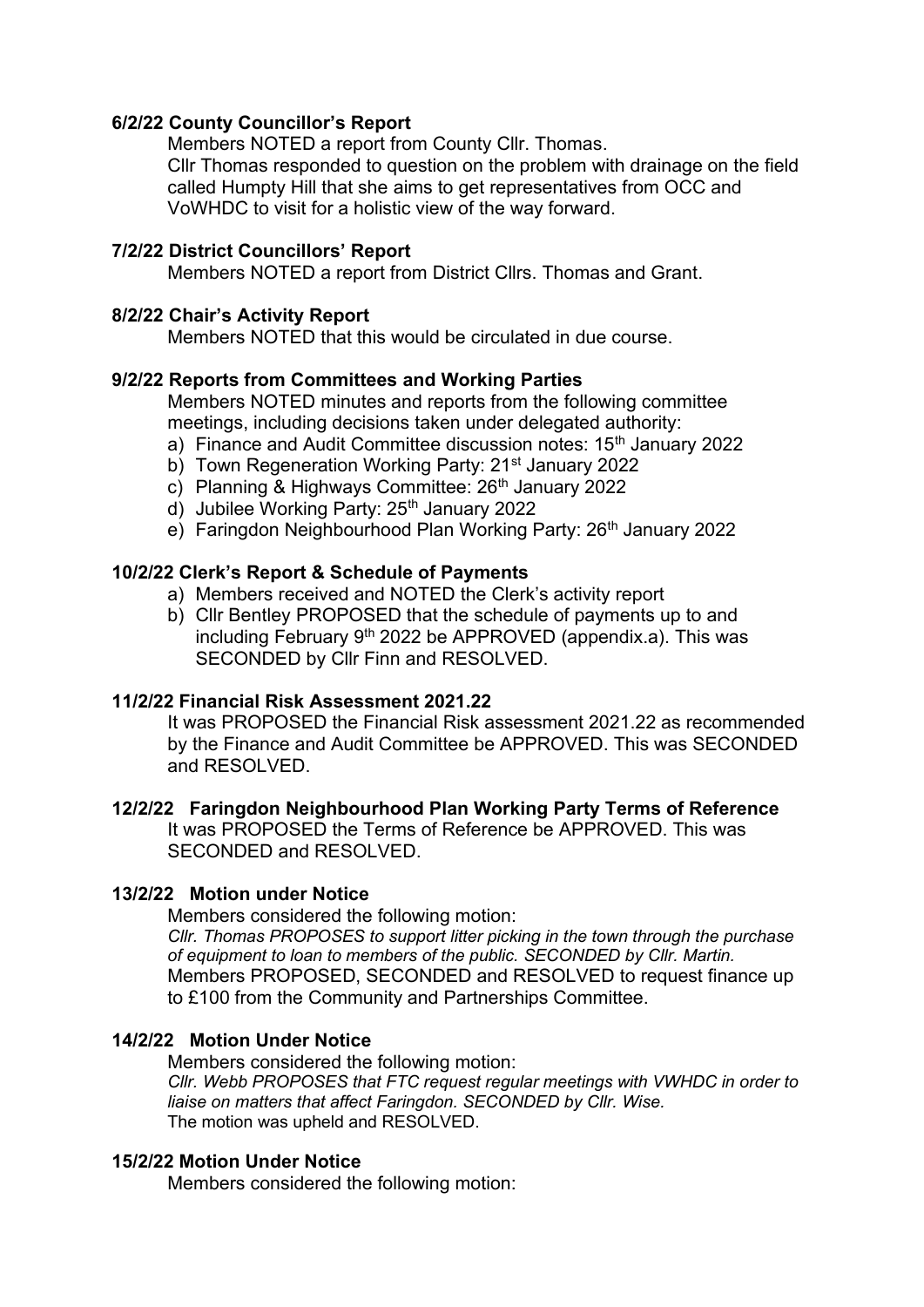*Cllr. Bentley PROPOSES that details of Town Councillor attendance at meetings is published on the Town Council website. Seconded by Cllr. Morgan.* After lengthy discussion and vote the motion was not upheld.

#### **16/2/22 Civil Enforcement**

Members discussed the fact that following the introduction of Civil Enforcement on parking, FTC can suggest changes to current parking restrictions. Members agreed that councillors would create a list of possible changes from around the town to take to the Planning and Highways Committee for consideration.

#### **17/2/22 Faringdon Street Cleanliness**

Members considered and discussed ways to improve the cleanliness and tidiness of Faringdon Streets and agreed that Cllr Webb would create a questionnaire to gauge councillor opinion in order to put together a proposal to the Facilities Committee.

## **18/2/22 Faringdon Public Toilets**

Members discussed Cllr Boulton's concerns that the floor of VoWHDC managed Public Toilets in Faringdon are dangerously slippery when wet. It was agreed that the Clerk write to VoWHDC about the flooring.

#### **19/2/22 Calendar of Meetings**

- a) Members reviewed the results from a meeting day survey
- b) It was PROPOSED that the draft calendar of meetings from 1<sup>st</sup> April 2022 to 30th April 2023, where meetings will generally be held which takes most meetings to Monday evenings starting at 7pm, be APPROVED. This was SECONDED and RESOLVED.

#### **20/2/22 District Warding**

Members received and considered correspondence from democratic services following a request that the town be warded for district council elections. Given the new information, it was PROPOSED not to take this further. This was SECONDED and RESOLVED.

#### **21/2/22 Stage one complaint - Rogers Concrete - COM 893/1**

Members received and considered the response received from VoWHDC District Council. It was PROPOSED that the complaint be raised to stage 2. This was SECONDED and RESOLVED. Cllrs Wise and Boulton with the Clerk would compile an evidence-based response.

**Cllr. Bentley PROPOSED to suspend Standing Orders to allow the meeting to continue as the meeting had gone over time. This was SECONDED and RESOLVED.**

#### **22/2/22 Protocol for Marking the Death of a Senior Figure**

Members PROPOSED, SECONDED and RESOLVED to approve this protocol.

#### **23/2/22 Items for Information Only**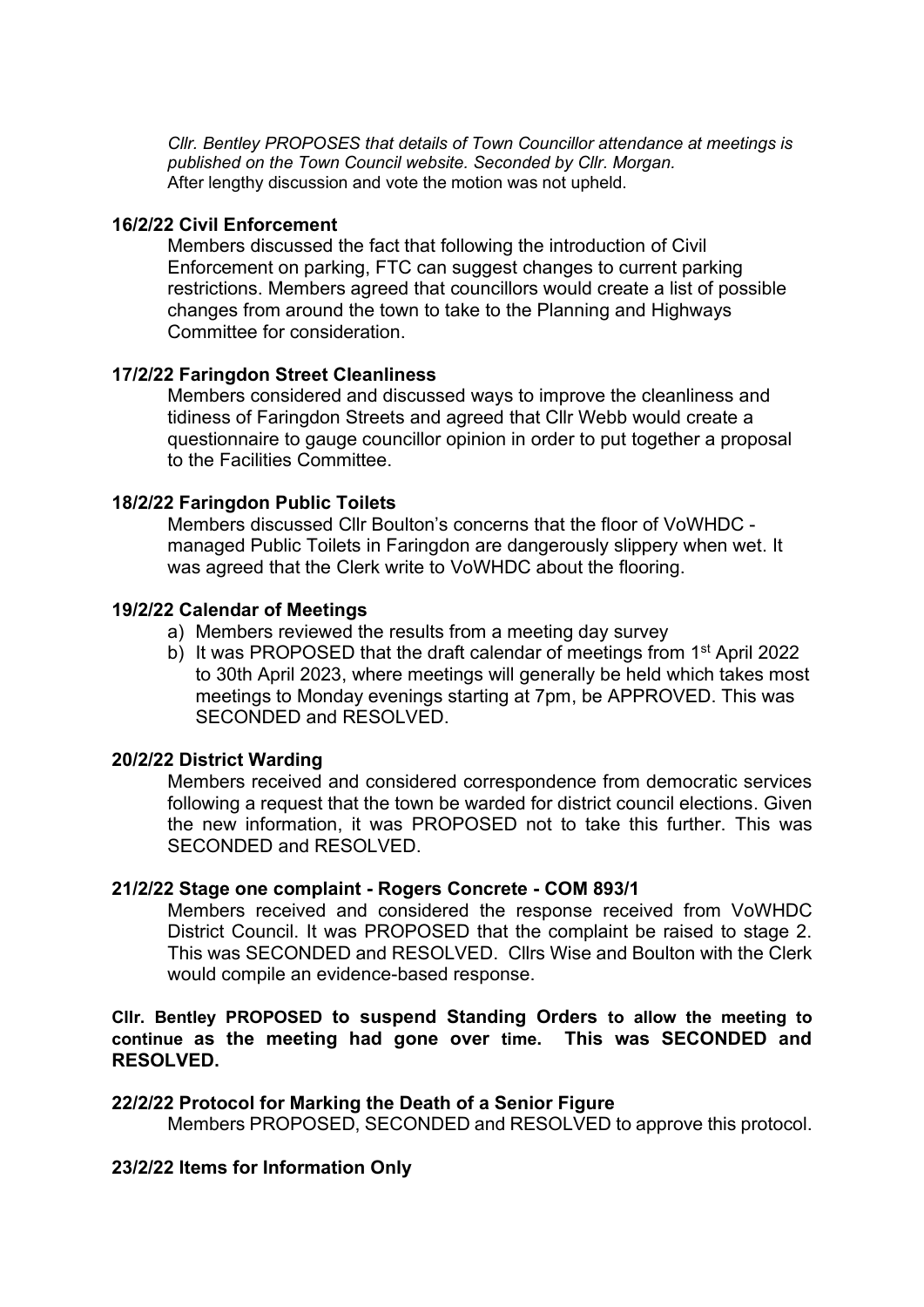- A planning application for Faringdon Cricket Club for the solar panels to be funded by FTC CIL monies, will be done in FTC's name in order to benefit from a 50% discount in planning fees.
- FAZE site: Clerk needs evidence of groups who would benefit from this facility by Friday.
- Cllr Thomas highlighted the VoWHDC Climate Action Fund which is open for applications.

#### **24/2/22 Correspondence**

Members NOTED a list of correspondence circulated by email from 7<sup>th</sup> January 2022 up to and including 3rd February 2022.

#### **25/2/22 Action list**

Members NOTED the update.

#### **26/2/22 Agenda Items for the next meeting**

#### **Meeting closed at: 21.30**

| Appendix a. CLERK'S REPORT           | Feb-22                                |   |           |
|--------------------------------------|---------------------------------------|---|-----------|
| <b>Salaries</b>                      | <b>Salaries</b>                       | £ | 13,206.39 |
| <b>HMRC</b>                          | Tax and NI                            | £ | 3,010.32  |
| <b>OCC Pension CONTS</b>             | <b>Pension Contributions</b>          | £ | 4,290.28  |
| Bacs payments made due to<br>urgency |                                       |   |           |
| Ox Youth                             | Membership                            |   |           |
| S Lambie                             | Food bank costs from their reserve    | £ | 82.24     |
| J Summerfield                        | Food bank costs from their reserve    | £ | 132.73    |
| J Hulse                              | Food bank costs from their reserve    | £ | 212.82    |
| <b>G</b> Boulter                     | Food bank costs from their reserve    | £ | 104.90    |
| J Summerfield                        | Food bank costs from their reserve    | £ | 25.24     |
| S Lambie                             | Food bank costs from their reserve    | £ | 96.73     |
| <b>Bacs payments to pay</b>          |                                       |   |           |
| T Cave (Wix.com)                     | Food bank costs from their reserve    | £ | 136.80    |
| The little Goat Soap Co              | <b>Stock</b>                          | £ | 70.20     |
| Aston James                          | Stationery                            | £ | 49.31     |
| <b>SLCC</b>                          | <b>Training SJ</b>                    | £ | 494.00    |
| A Brown                              | First Aid Training The Place          | £ | 162.00    |
| S Shippen                            | Consultancy - Infant School ACV       | £ | 443.00    |
| <b>ANLX</b>                          | Website costs                         | £ | 22.80     |
| <b>Wessex Lifts</b>                  | Phone card installed in lift OTH      | £ | 654.00    |
| <b>AJ Arborists</b>                  | Oakwood tree works                    | £ | 768.00    |
| <b>OPA</b>                           | Agreed donation close street for play | £ | 1,000.00  |
| <b>Community First</b>               | <b>Halls Membership</b>               | £ | 85.00     |